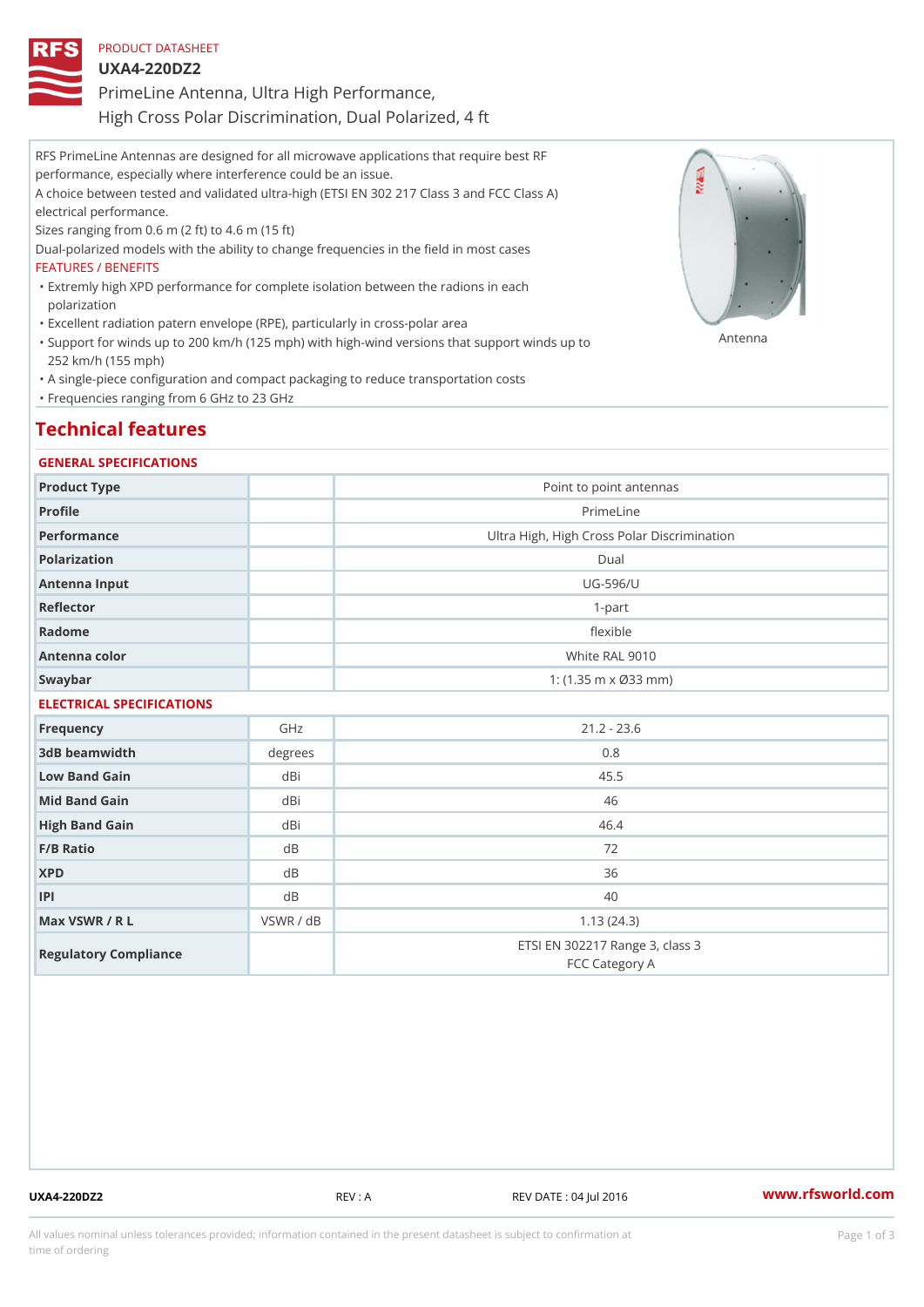# PRODUCT DATASHEET UXA4-220DZ2 PrimeLine Antenna, Ultra High Performance, High Cross Polar Discrimination, Dual Polarized, 4 ft

| Diameter                          | ft $(m)$     | 4(1.2)                                            |
|-----------------------------------|--------------|---------------------------------------------------|
| Elevation Adjustment              | degrees      | ± 15                                              |
| Azimuth Adjustment                | degrees      | ± 15                                              |
| Polarization Adjustment           | degrees      | ± 5                                               |
| Mounting Pipe Diameter<br>minimum | $mm$ (in)    | 114(4.5)                                          |
| Mounting Pipe Diameter<br>maximum | $mm$ (in)    | 114(4.5)                                          |
| Approximate Weight                | kg(lb)       | 35 (77)                                           |
| Survival Windspeed                | $km/h$ (mph) | 252 (155)                                         |
| Operational Windspeed             | $km/h$ (mph) | 252 (155)                                         |
| <b>STRUCTURE</b>                  |              |                                                   |
| Radome Material                   |              | PVC coated fabric                                 |
| FURTHER ACCESSORIES               |              |                                                   |
| optional Swaybar                  |              | 1: SMA-SK-4 (1.35 m x Ø33 mm)                     |
| Further Accessories               |              | SMA-SKO-UNIVERSAL : Universal sway bar fixation l |

| Dimension A                                     | m m<br>(in)  | 1313 (51.7) |
|-------------------------------------------------|--------------|-------------|
| Dimension B                                     | m m<br>(i n) | 793 (31.2)  |
| Dimension C                                     | m m<br>(in)  | 248(9.8)    |
| Dim D-<br>$114$ m m (4.5 _ i r ) $\sqrt{$ imple | m m          | 358(14.1)   |
| $Dimension$ $E$                                 | m m<br>(in)  | 59(2.3)     |
| Dimension F                                     | m m<br>(in)  | 230(9.1)    |
| $Dimension_G$                                   | m m<br>(in)  | 186(7.3)    |

Outline\_4ft\_High\_Perf\_Antenna\_1D\_250

UXA4-220DZ2 REV : A REV DATE : 04 Jul 2016 [www.](https://www.rfsworld.com)rfsworld.com

All values nominal unless tolerances provided; information contained in the present datasheet is subject to Pcapgelio an atio time of ordering